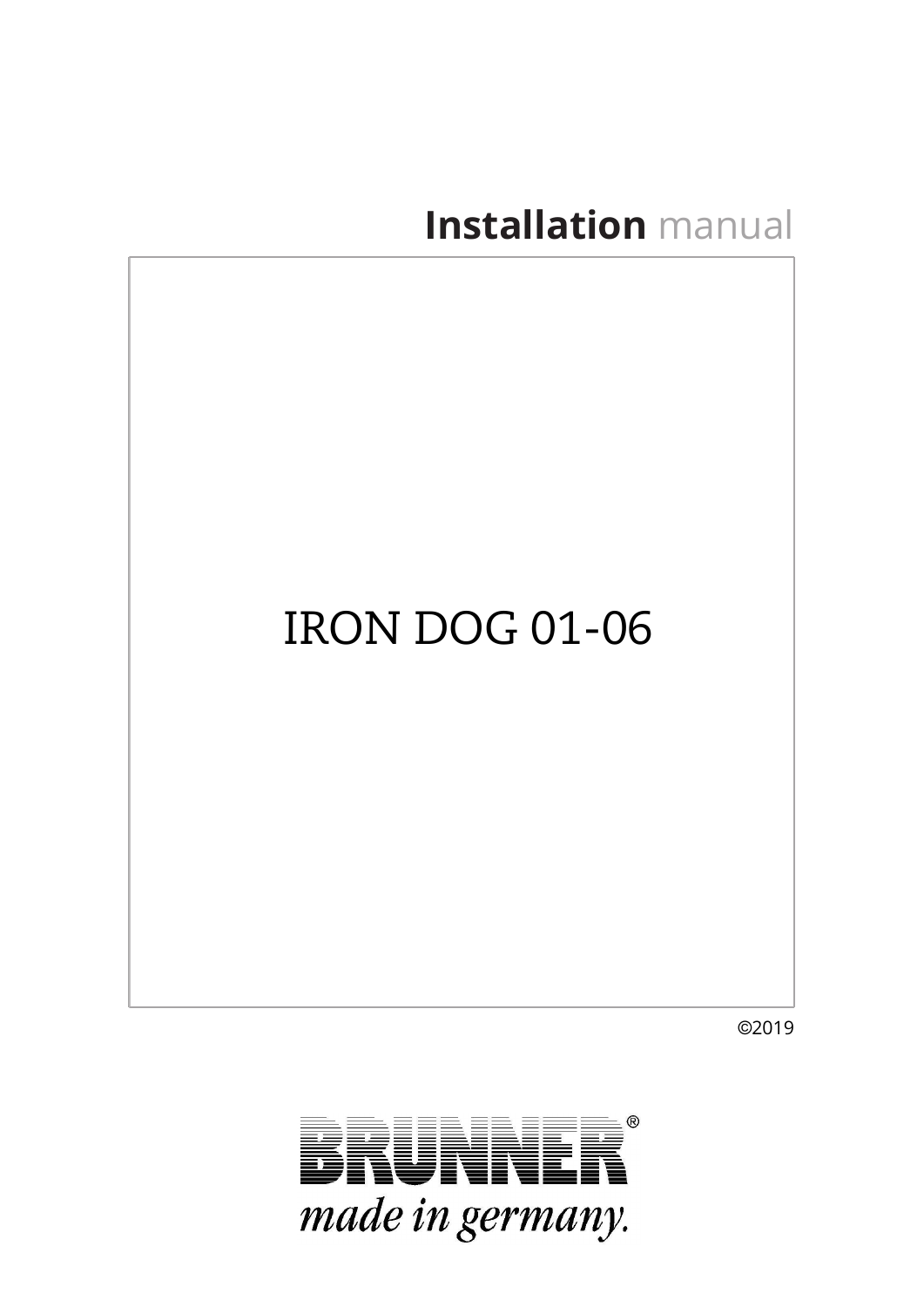### **CONTENTS**

| $\mathbf 1$             |  |
|-------------------------|--|
| $2^{\circ}$             |  |
| $\mathbf{3}$            |  |
| $\overline{\mathbf{4}}$ |  |
| 5                       |  |
| 6                       |  |
| $\overline{7}$          |  |
| 8                       |  |
| 9                       |  |
| 10                      |  |
| 11                      |  |
| 12                      |  |

### **1 SAFETY PRECAUTIONS**

<span id="page-1-0"></span>We recommend having the **IRON DOG** installed and connected to the chimney by an authorized stove-fitter, as safety and effectiveness depend on a proper installation of the product. All European, national and local regulations must be observed and followed.

No liability or guarantee entitlements will be accepted for damage resulting from nonobservance of this installation manual!

Fireplaces must be built to ensure safe operation and fire-safety, so that dangers and unreasonable nuisances cannot appear.

Fireplaces may be set up only in rooms or areas with no risk of danger due to their state, structure or intended use.

Other manuals accompanying the insert are to be considered.

Subject to technical changes.

Please read attentively this installation manual before the beginning of the installation.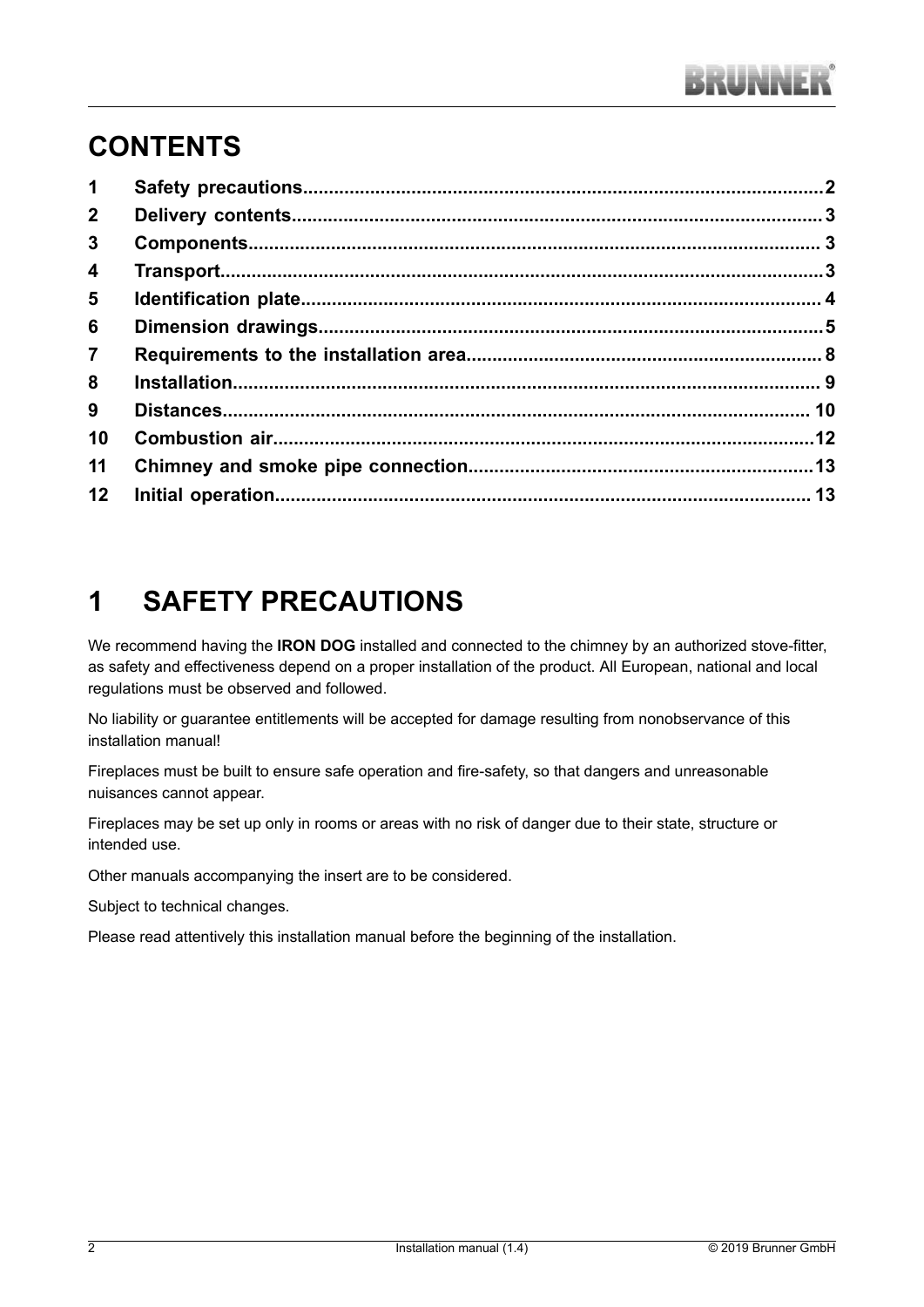### **2 DELIVERY CONTENTS**

<span id="page-2-0"></span>The **IRON DOG** is delivered completely assembled on a disposable pallet. The **IRON DOGs** are screwed to the pallet;

In order to enable an optimal installation and connection of the **IRON DOG**, we recommend using the optional accessories. These are adjusted perfectly to the required safety distances and make it possible to install the **IRON DOG** rapidly and safely, without any problems - see www.iron-dog.com.

In case of damages due to transport the supplier and the transport company should be notified immediately.

### **3 COMPONENTS**

<span id="page-2-1"></span>A detailed list of all the components of the **IRON DOGs** can be found in the user manual.

### <span id="page-2-2"></span>**4 TRANSPORT**

Caution when turning over the device - loose parts!

Stove top, baffle plate, grill and accessories are not screwed to the device. In order to reduce the weight during transport, these parts can be removed.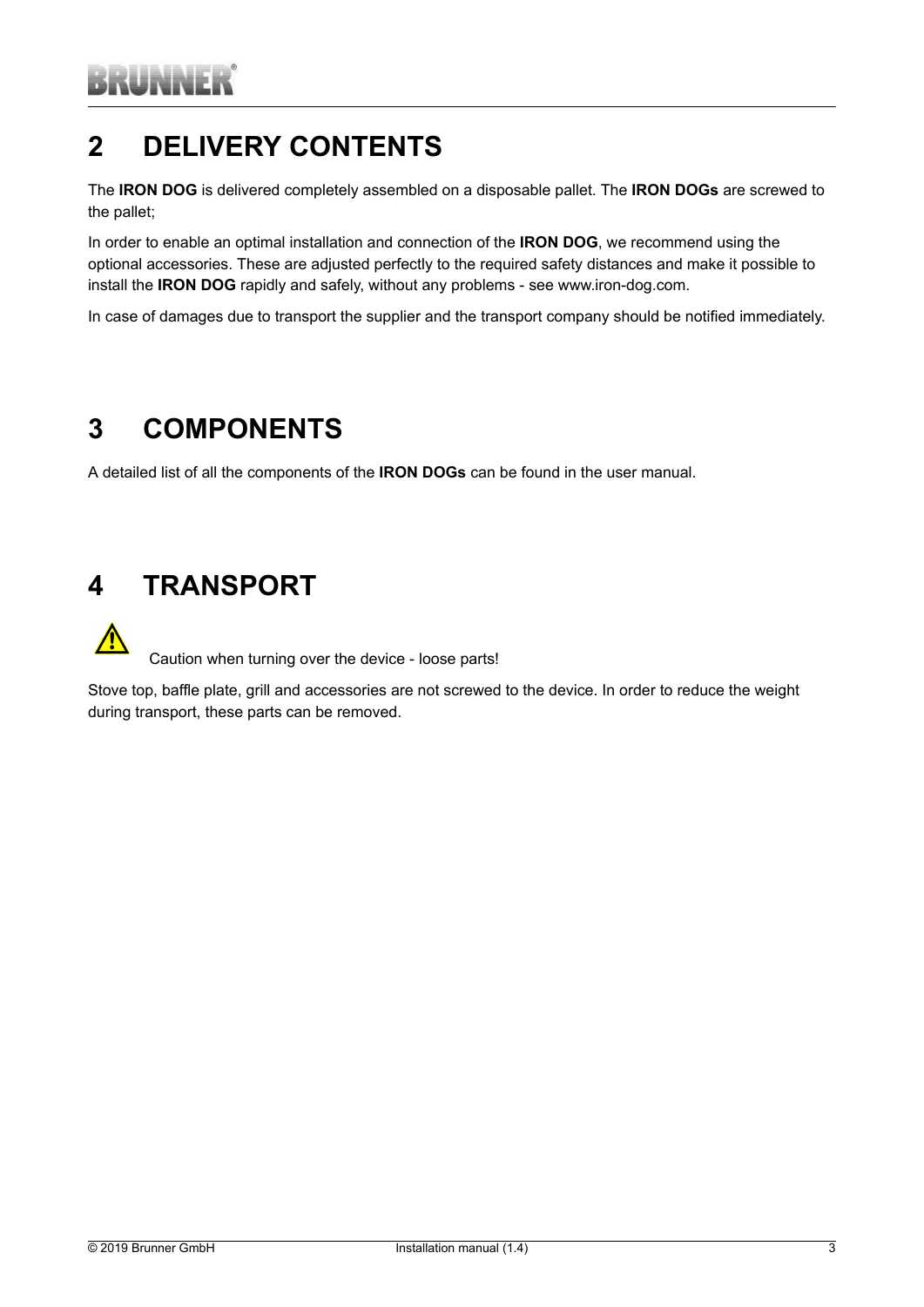## **5 IDENTIFICATION PLATE**

<span id="page-3-0"></span>The identification plate is fixed to the inside of the firing door or the ash door. The identification plate of the Iron Dog 06 can be found on the soot door. Here you will find information about the permissible fuels and the serial number, needed in case of spare part orders. Please copy this serial number in the user manual.



*Illustr. 1: Identification plate*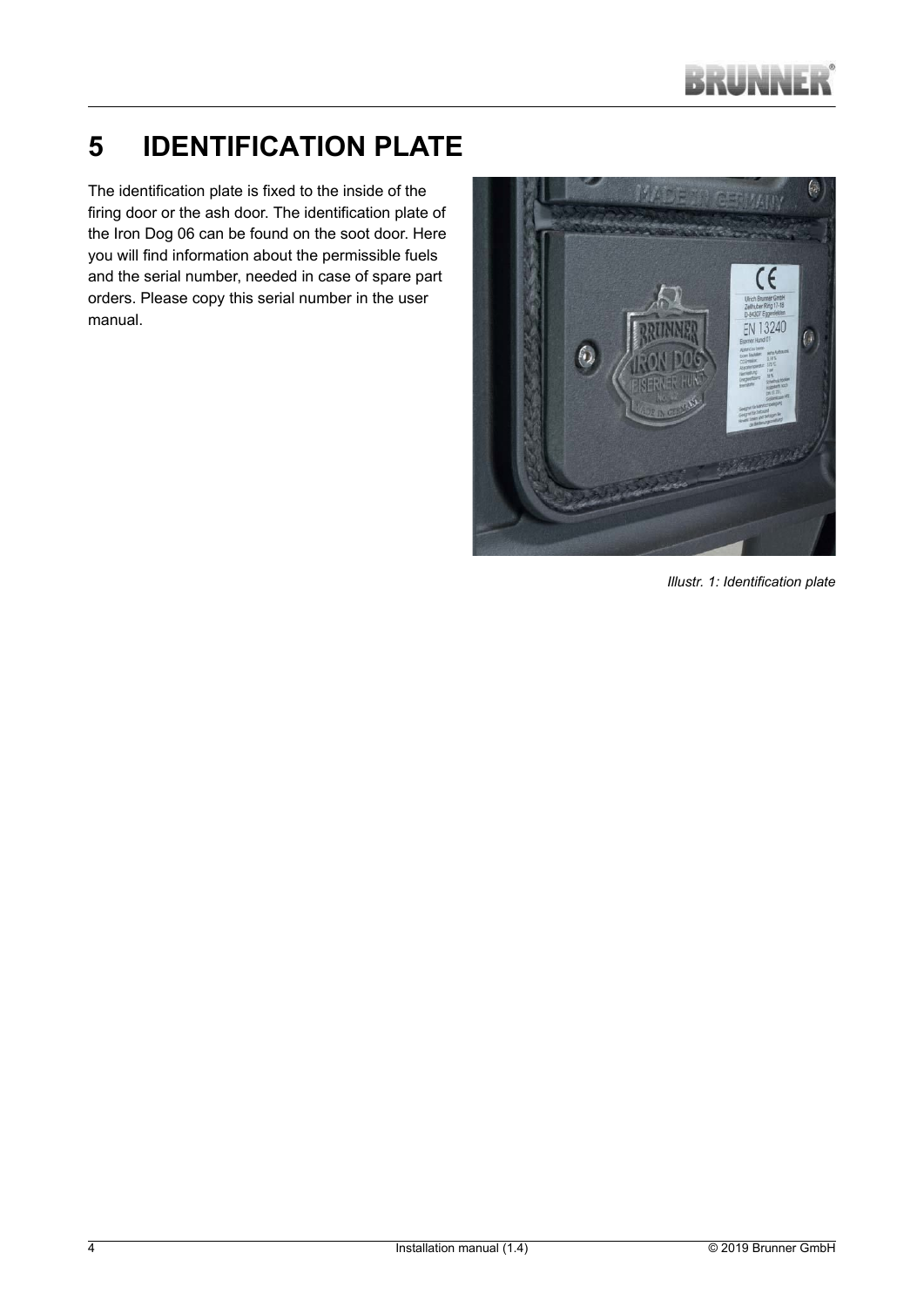# RUNNER

### **6 DIMENSION DRAWINGS**

<span id="page-4-0"></span>**Iron Dog 01**





#### **Iron Dog 02**







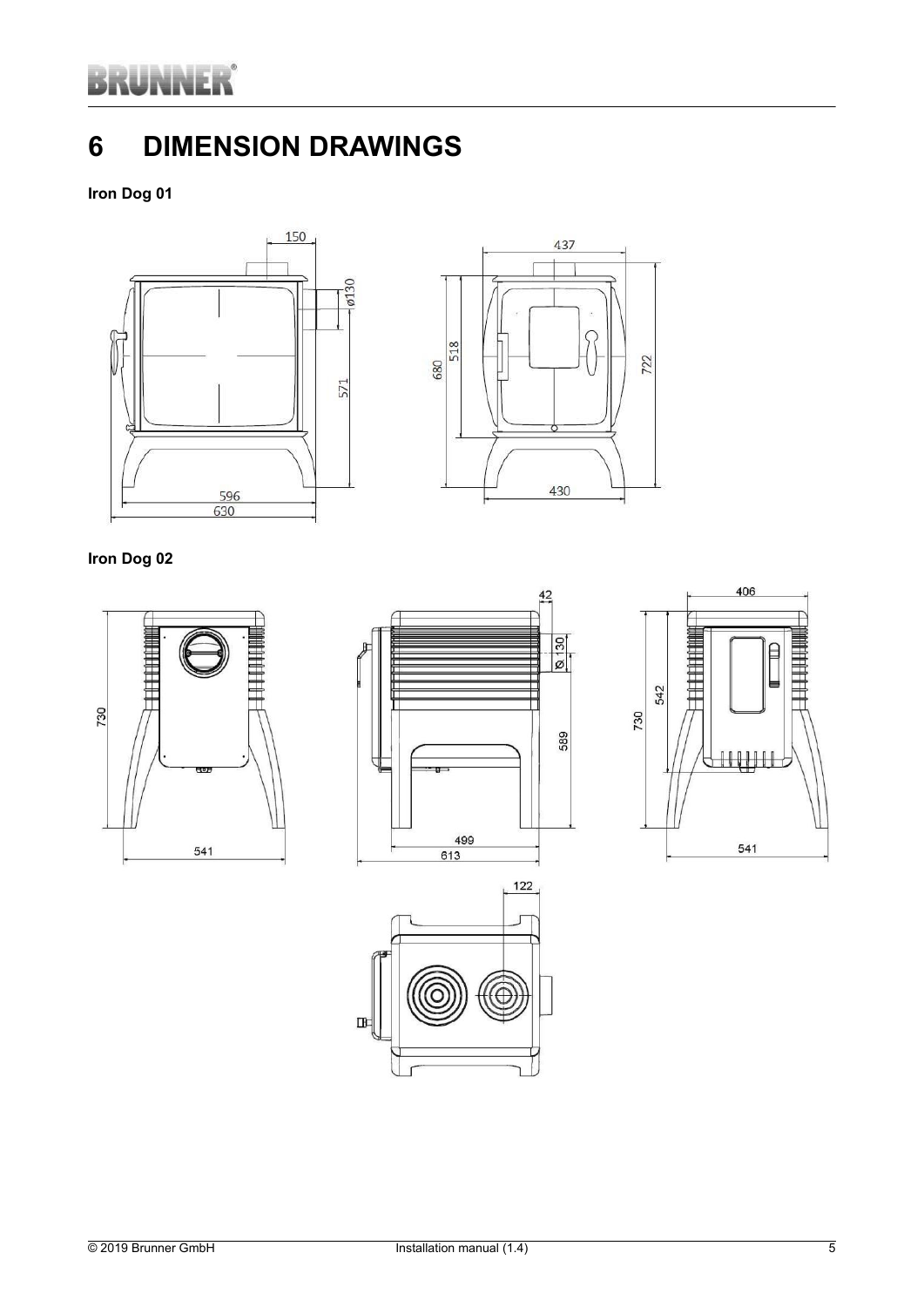

### **Iron Dog 03**







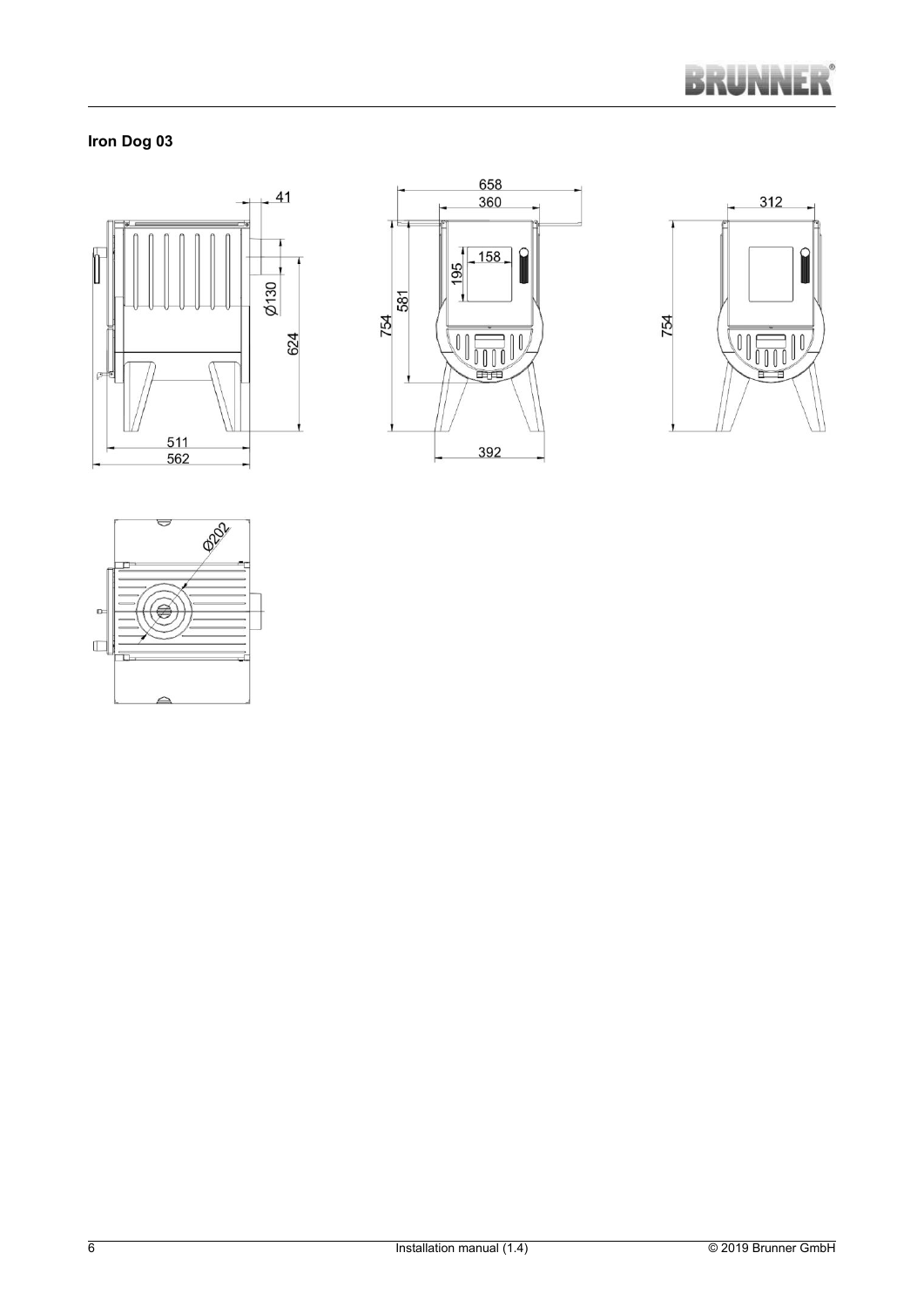# **UNNER**

### **Iron Dog 04**













489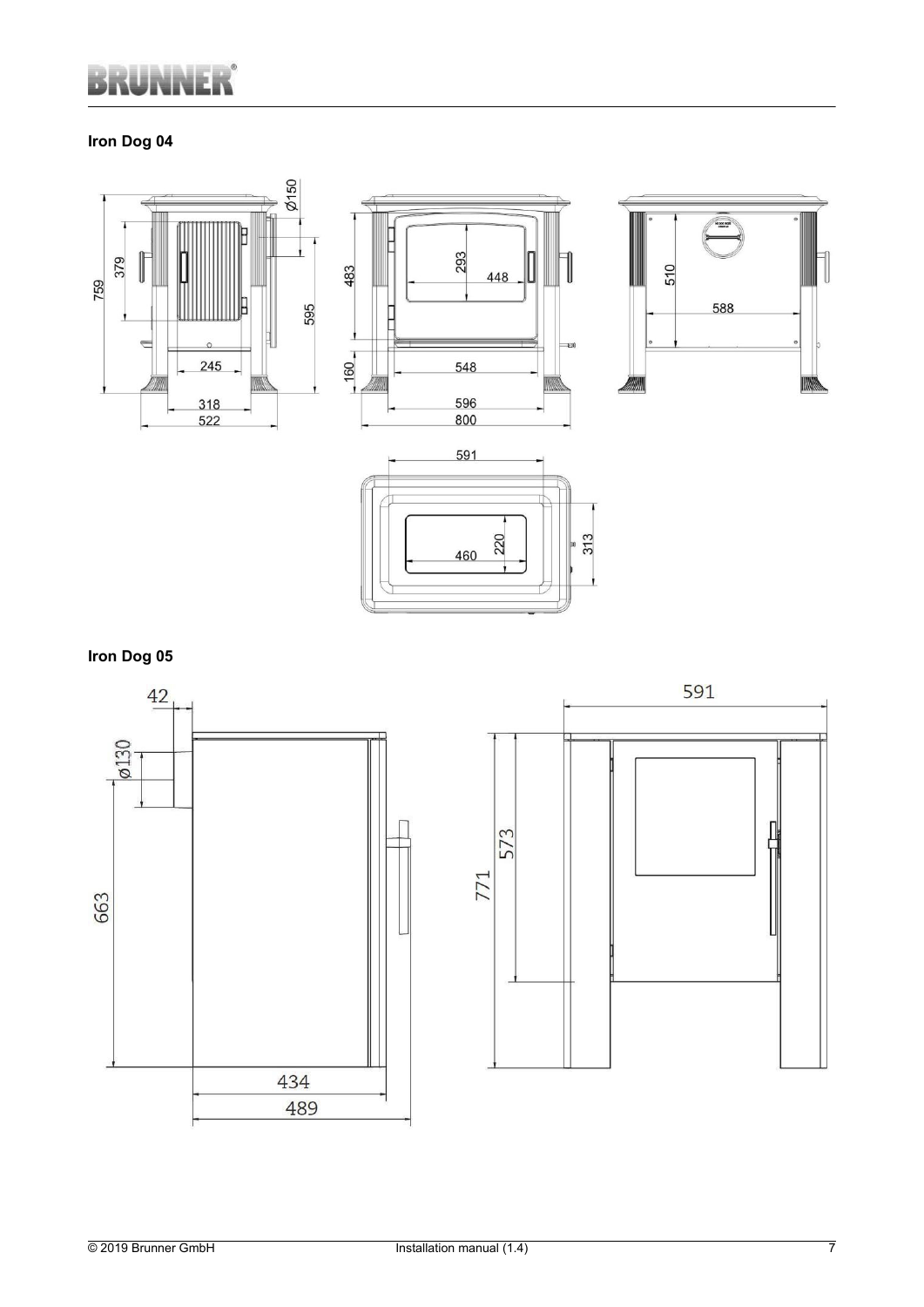

#### **Iron Dog 06**



### **7 REQUIREMENTS TO THE INSTALLATION AREA**

<span id="page-7-0"></span>Possible locations for an **IRON DOG** are only such rooms, where no danger can occur, if only the instructions for use are being followed and the system is properly used. The state, structure and intended use of the room must be considered when choosing the location.

The installation of the **IRON DOGD**, the chimney connection and the combustion air supply must be arranged in consultation with the stove-fitter.

The **IRON DOG** should not be installed in places where the necessary supply of combustion air is not guaranteed or in places where flammable materials or explosives are stored, manufactured or processed.

The floor area where the device is installed must be large enough and configured in such a way that it allows a proper operation of the stove.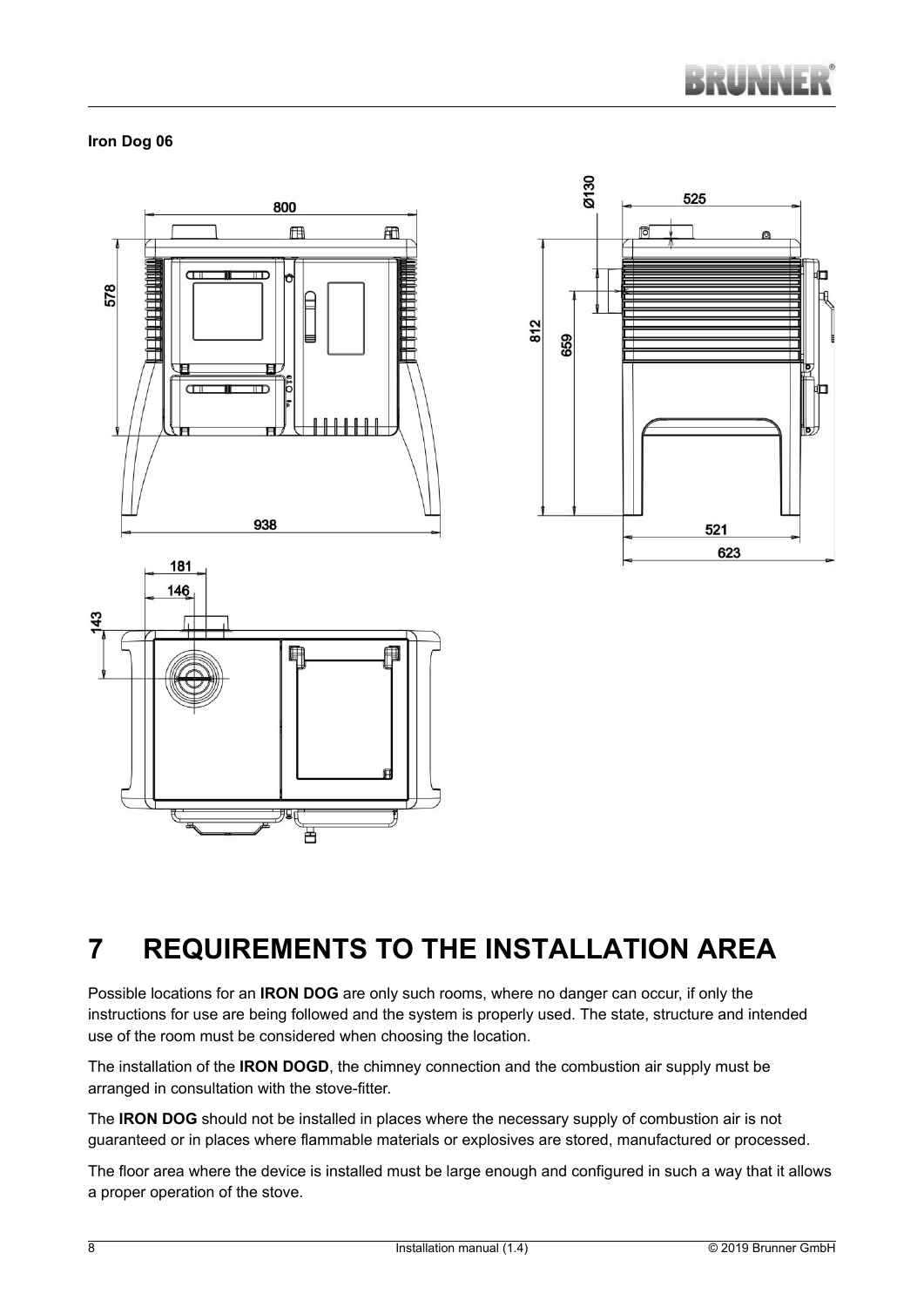## **8 INSTALLATION**

<span id="page-8-0"></span>The stove has to be installed vertically on a load-carrying floor. Any differences in height can be compensated using the M10 screws screwed into the floor frame/foot.

The floor under the **IRON DOG** must exist of an incombustible cover. Materials as glass, steal, ceramic tiles or natural stone can be used. See also the information in the chapter 'Distances'.

The exhaust gas stub of the Iron Dog 01, Iron Dog 02 and Iron Dog 06 can be removed from the rear and placed on the top. Exhaust gas stub and blanking cover are fixed from within the firing chamber with two inside hexagonal bolts each. For modification remove the stove top and exchange the position of the exhaust gas stub and the blanking cover. The baffle plate (not Iron Dog 06) can be removed for a better accessibility.

After modification replace the parts again in their correct position, paying attention to a perfect placing of the stove rope seals.

The stove top of the IRON DOG 03 is protected by two swiveling retaining plates, so that with loading one side of the unfolded stove top plates the device does not turn over. The retaining plates are accessible by the opened firing chamber door.



Before using the stove, please check whether the stove top is protected







*Illustr. 2: Lever open Illustr. 3: Closing the lever Illustr. 4: Losening the retaining plate*



The maximally allowable load of the unfolded stove top plates of the Iron Dog 03 is about 10 kg. Point this out to the operator of the Iron Dog 03.

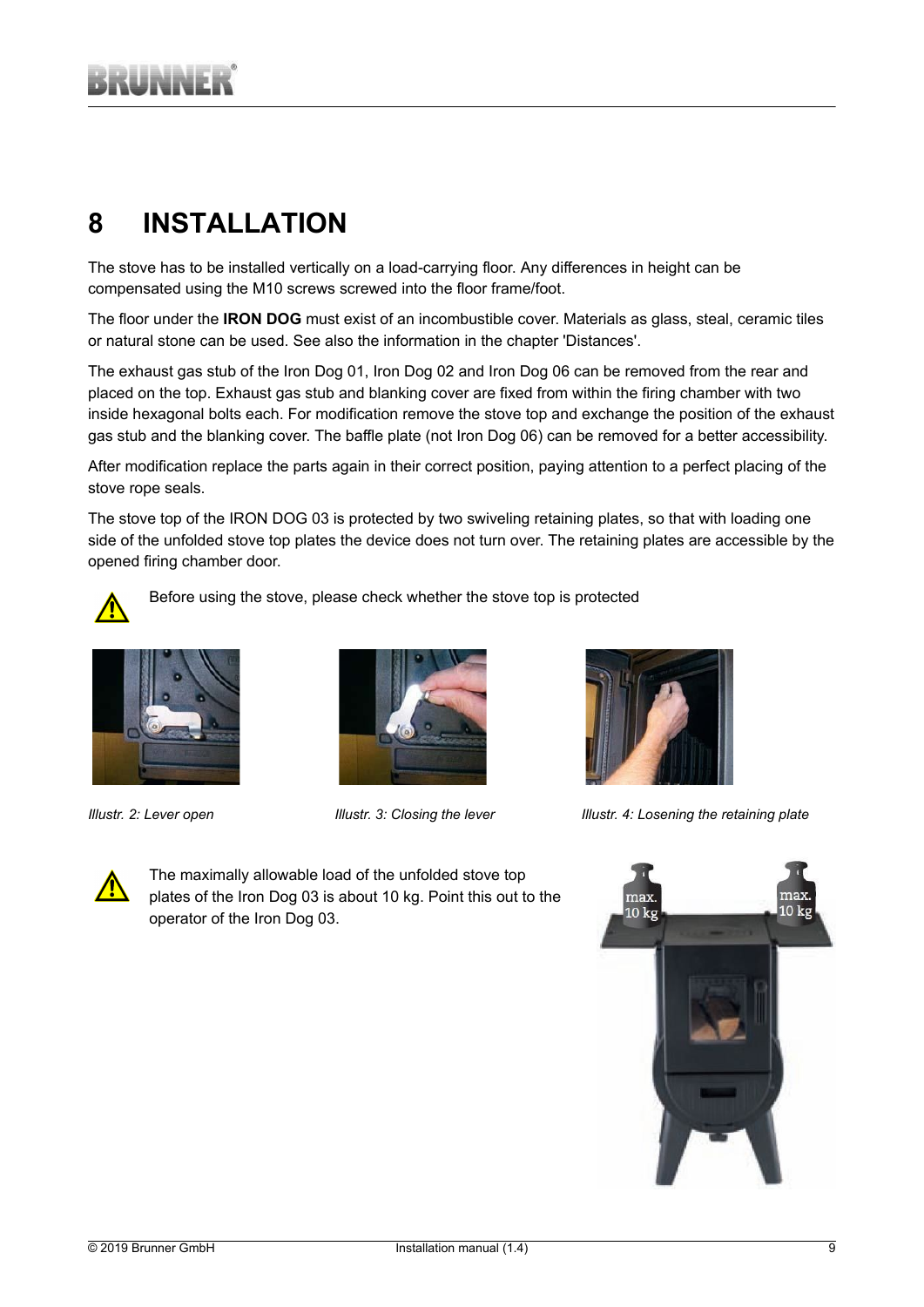

The Iron Dog 06 can also be installed without leveling feet. In this case the Iron Dog 06 should be placed on a base from mineral, non-combustible material.

In this base, the area marked in the illustration must be kept open, in order to guarantee sufficient combustion air supply. The combustion air must be able to flow freely to this area.



*Illustr. 5: Combustion air supply*

### **9 DISTANCES**

<span id="page-9-0"></span>The floor area (BB) under and in front of the Iron Dog must consist of an incombustible cover. Details can be found in the technical data.



The given safety distances guarantee that at adjacent construction parts (wall) no temperatures > 85°C can appear. If necessary keep bigger distances towards delicate objects and furniture. If a radiation shield (SB) is placed at the back wall, the Iron Dog can be placed at a distance "B" from the back wall. If in addition to the radiation shield "SB" also a ventilated double-walled wall protection shield is used, the distance to the wall can be reduced to "W" (not shown in the illustration. Without radiation shield the minimum distance "O" should be kept. The safety distance of the smoke pipe to the ceiling of the building "A" depends on the material used for the ceiling.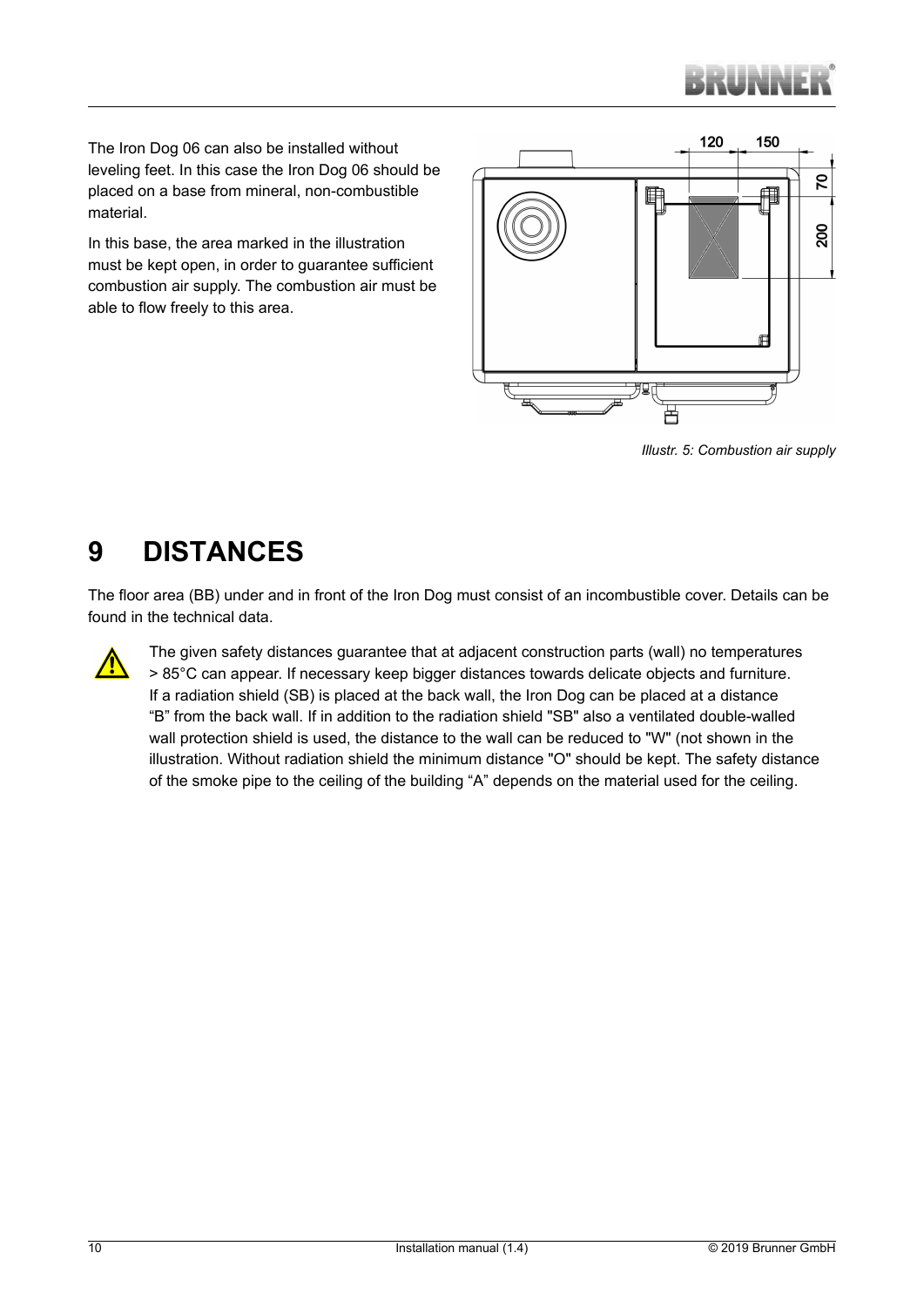

*Illustr. 6: Recommended distances to the Iron Dog 01 - Iron Dog 05*





*Illustr. 7: Recommended distances to the Iron Dog 06*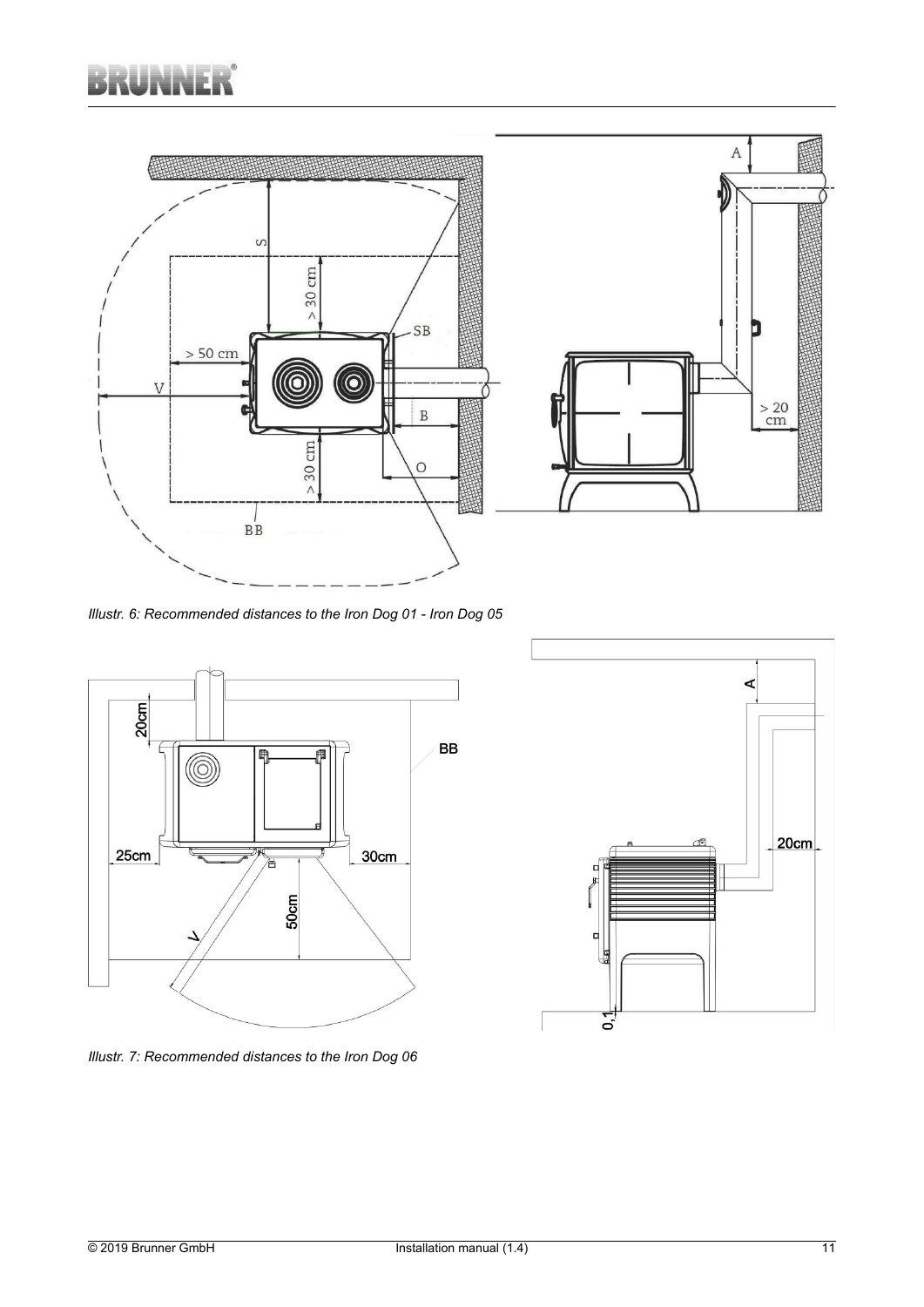### **10 COMBUSTION AIR**

<span id="page-11-0"></span>A heating device may be located only in rooms, where sufficient combustion air supply is guaranteed. Normal operation requires sufficient air supply using a separate **combustion air connection**.

Sufficient combustion air supply is present, when by natural means or using technical equipment a combustion air volume of 12,5  $m<sup>3</sup>$  per 1 kg fuel throughput can stream into a room with wood-burning fireplace over a period of 1 hour at calculated negative pressure below 0,04 mbar (4 Pa) against outside air pressure. This is equivalent to a speculative heating power (PLF) of 8 kW per 1 kg fuel throughput.

Combustion air supply is ensured in rooms with at least one window or one door leading to the exterior that can be opened, or when these rooms are directly connected or interconnected by air with other rooms of such type. Rooms considered as directly connected or interconnected by air, can as such be only parts of one flat or one facility of other kind. Particular attention to combustion air supply is to be paid, when exhaust fans and other heat generators in the same room combination are operated, or when multiple heating devices are connected to one single chimney.

Ventilation systems in this room combination cannot create negative pressure, which could affect the functioning of the fireplace. Exhaust ventilation systems operating in the same room or room combination together with fireplaces, can cause many problems.

When in the same room or additional rooms in connection other fireplaces are in operation, these fireplaces require at least 1.6 m<sup>3</sup> of combustion air per hour for each kW of their total rated heat power. When a room contains only a small volume of air and furthermore, the building is relatively air-tight, a separate combustion air supply leading to the exterior is required.

Ventilation lines or shafts must be tight and accessible for revision and cleaning. Ventilation air grilles cannot narrow the free cross section.

Make sure to avoid the risk of water condensation in combustion air pipe when cold air is aspirated from outside the building!

#### Remember about noise insulation!

Ventilation lines and their insulation materials must not contain any combustible ingredients (class A1 building materials). For buildings with more than two storeys and when crossing fire protection walls, the construction of these ventilation lines must prevent fire and smoke from penetrating other fire protection zones (their components must have a fire resistance rating of >90 minutes (F90)). See also regional building law.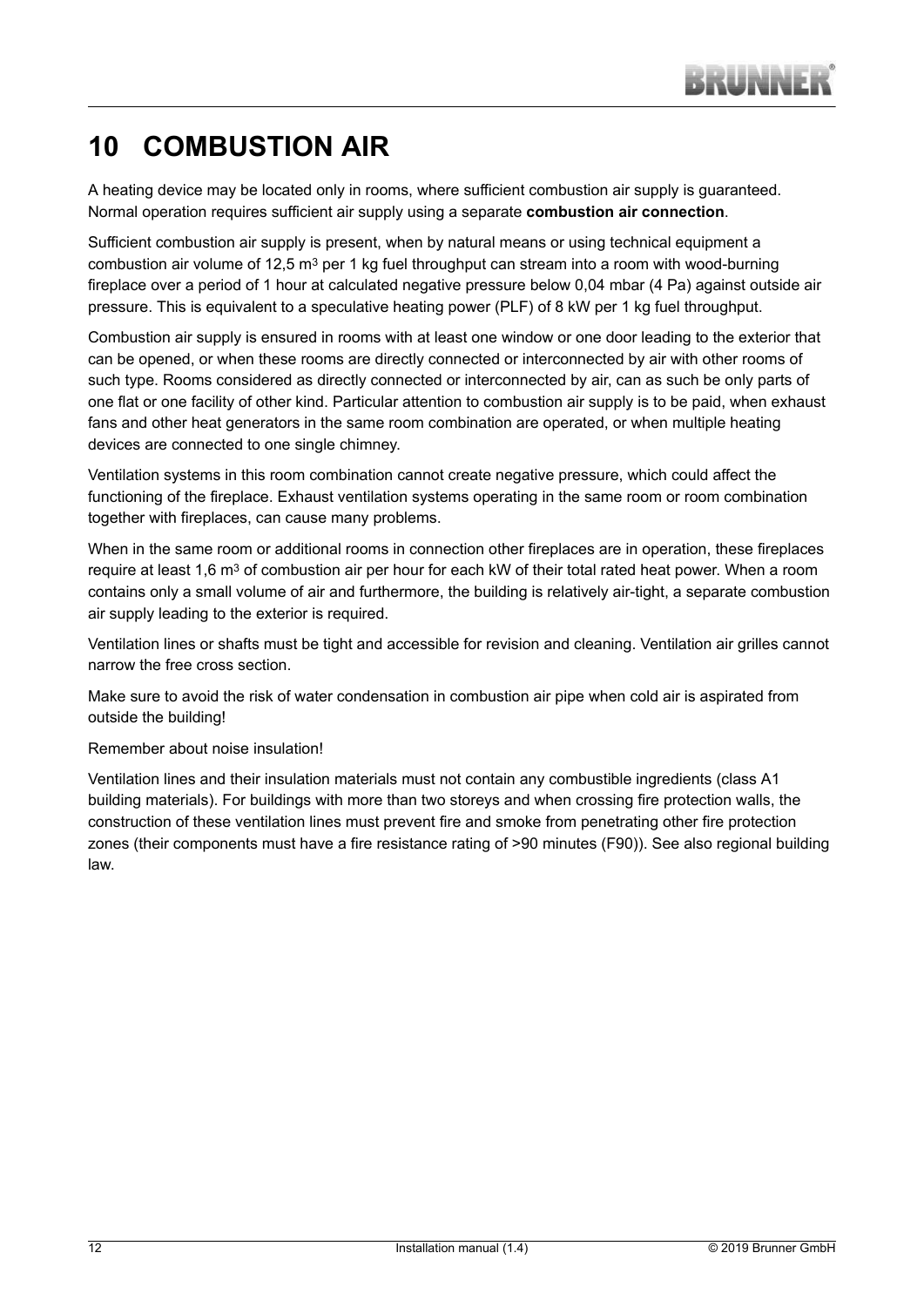### **11 CHIMNEY AND SMOKE PIPE CONNECTION**

<span id="page-12-0"></span>Chimney and smoke pipe connection design must be in accordance with DIN 18160.1; dimensions must be calculated according to DIN EN 13384. For calculations, please consider that with open doors (when stoking wood) a significantly increased air volume must be led away safely.

Connection of multiple heating devices to one single chimney is permitted for various stove types, when approved by a qualified chimney sweep.

When using a steel smoke pipe as connecting piece between additional heating surfaces and chimney, the pipe wall thickness must be at least 2 mm. The connecting piece must be connected directly to the chimney.

For a safe operation a soot fire resistant chimney T400 is required.

*All smoke pipe connections must be sealed tightly! Remember to provide access for cleaning!*

### **12 INITIAL OPERATION**

<span id="page-12-1"></span>Check the correct position of the fireplace parts. The baffle plate (not Iron Dog 06) must touch the back wall. Up to the first reaching of the maximum operating temperature, the paint keeps hardening. This may cause some smoke and smell nuisances. Therefore it is important to ensure sufficient room ventilation. Open doors and windows. Don't stay in the room longer than necessary.



Please read the user manual!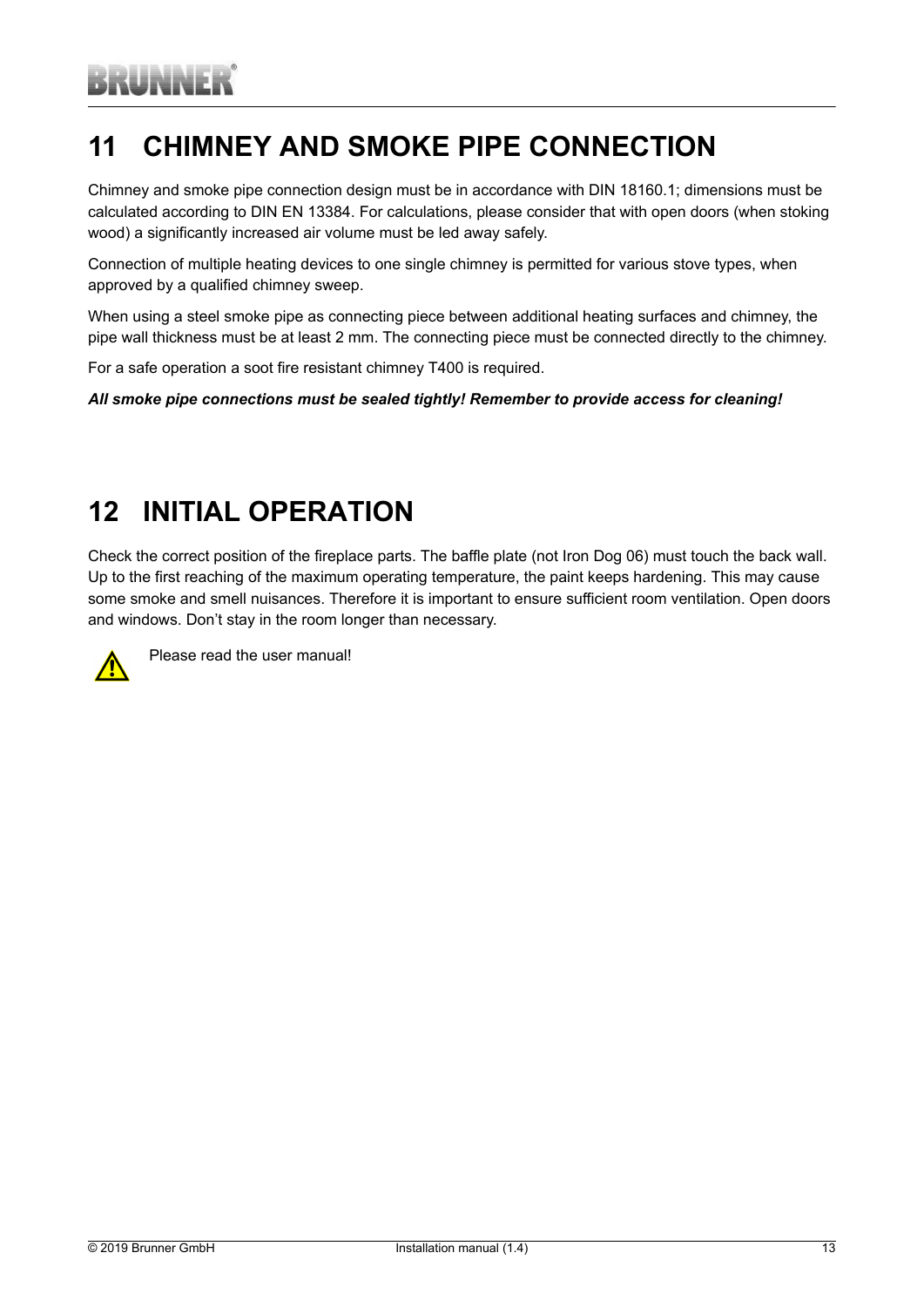|                                                                         |                | Iron dog<br>01 | Iron dog<br>02 | Iron dog<br>03 | Iron dog<br>04 | Iron dog<br>05           | Iron dog<br>06           |
|-------------------------------------------------------------------------|----------------|----------------|----------------|----------------|----------------|--------------------------|--------------------------|
| Energy label / EEI                                                      |                | A / 106,9      | A / 106,9      | A / 106,09     | A+/108,8       | A / 107,3                | A+ / 110,5               |
| Rated heat power                                                        | kW             | $\overline{7}$ | $\overline{7}$ | $\overline{7}$ | 8              | $\overline{7}$           | 8                        |
| Flue gas mass flow                                                      | g/s            | 7,6            | 7,6            | 7.6            | 8,2            | 7,4                      | 11                       |
| Outlet temperature at exhaust gas stub                                  | $^{\circ}C$    | 353            | 353            | 353            | 322            | 356                      | 290                      |
| Minimum chimney pressure                                                | Pa             | 12             | 12             | 12             | 13             | 12                       | 13                       |
| Combustion air consumption                                              | $m^3/h$        | 15             | 15             | 15             | 18             | 15                       | 18                       |
| Heating capacity                                                        | m <sup>2</sup> | $50 - 90$      | $50 - 90$      | $50 - 90$      | $60 - 110$     | $50 - 90$                | $60 - 110$               |
| Firewood consumption / h                                                | kg             | $\overline{2}$ | $\overline{2}$ | $\overline{2}$ | 2,2            | $\overline{2}$           | 2,5                      |
| Quantity of wood                                                        | kg             | $1,5 - 2,5$    | $1,5 - 2,5$    | $1,5 - 2,5$    | $1,5 - 2,5$    | $1,5 - 2,5$              | $2,0 - 3,0$              |
| Recommended log lengths                                                 | cm             | $25 - 33$      | $25 - 33$      | $25 - 33$      | $33 - 50$      | $25 - 33$                | $25 - 33$                |
| Efficiency                                                              | $\frac{0}{0}$  | 81             | 81             | 82             | 82             | 81                       | 82                       |
| Device data                                                             |                |                |                |                |                |                          |                          |
| Dimensions (hxwxd)                                                      | cm             | 68x44x63       | 73x54x61       | 76x39x56       | 76x80x52       | 77x9x49                  | 81x94x62,5               |
| Window surface (hxw)                                                    | mm             | 195x150        | 245x105        | 285x160        | 285x450        | 250x260                  | 207x102                  |
| Fire chamber opening (hxw)                                              | mm             | 200x245        | 205x210        | 208x195        | 255x218        | 265x295                  | 238x267                  |
| Grill surface (wxd)                                                     | mm             |                |                |                |                |                          | 260x360                  |
| Oven (hxwxd)                                                            | cm             |                |                | $\overline{a}$ | $\overline{a}$ | $\overline{\phantom{0}}$ | 27x30x41,5               |
| Smoke pipe connection                                                   |                | Top /<br>Rear  | Top /<br>Rear  | Rear           | Rear           | Rear                     | Top /<br>Rear            |
| Smoke pipe ø                                                            | mm             | 130            | 130            | 130            | 150            | 130                      | 130                      |
| Fire chamber depth                                                      | cm             | 40             | 40             | 38             | 60             | 40                       | 45                       |
| Weight                                                                  | kg             | 130            | 150            | 135            | 240            | 200                      | 310                      |
| Minimal distance                                                        |                |                |                |                |                |                          |                          |
| to the side wall "S"                                                    | cm             | 80             | 80             | 80             | 60             | 80                       | 25                       |
| to the back wall (without radiation shield)<br>"ס"                      | cm             | 40             | 40             | 40             |                | 40                       | 20                       |
| to rear (with stove radiation shield) "B"                               | cm             | 30             | 30             | 30             | 30             | 30                       | $\overline{\phantom{a}}$ |
| to rear (with stove radiation shield and wall<br>protection shield) "W" | cm             | 10             | 10             | 10             | 10             | 10                       |                          |
| To the front "V"                                                        | cm             | 80             | 80             | 80             | 80             | 80                       | 80                       |
| <b>Tested according to</b>                                              |                | EN13240        | EN13240        | EN13240        | EN13240        | EN13240                  | EN12815                  |

The data are acquired during a EN 13240-test – room heater with horizontal smoke pipe connection, pipe length 35 cm